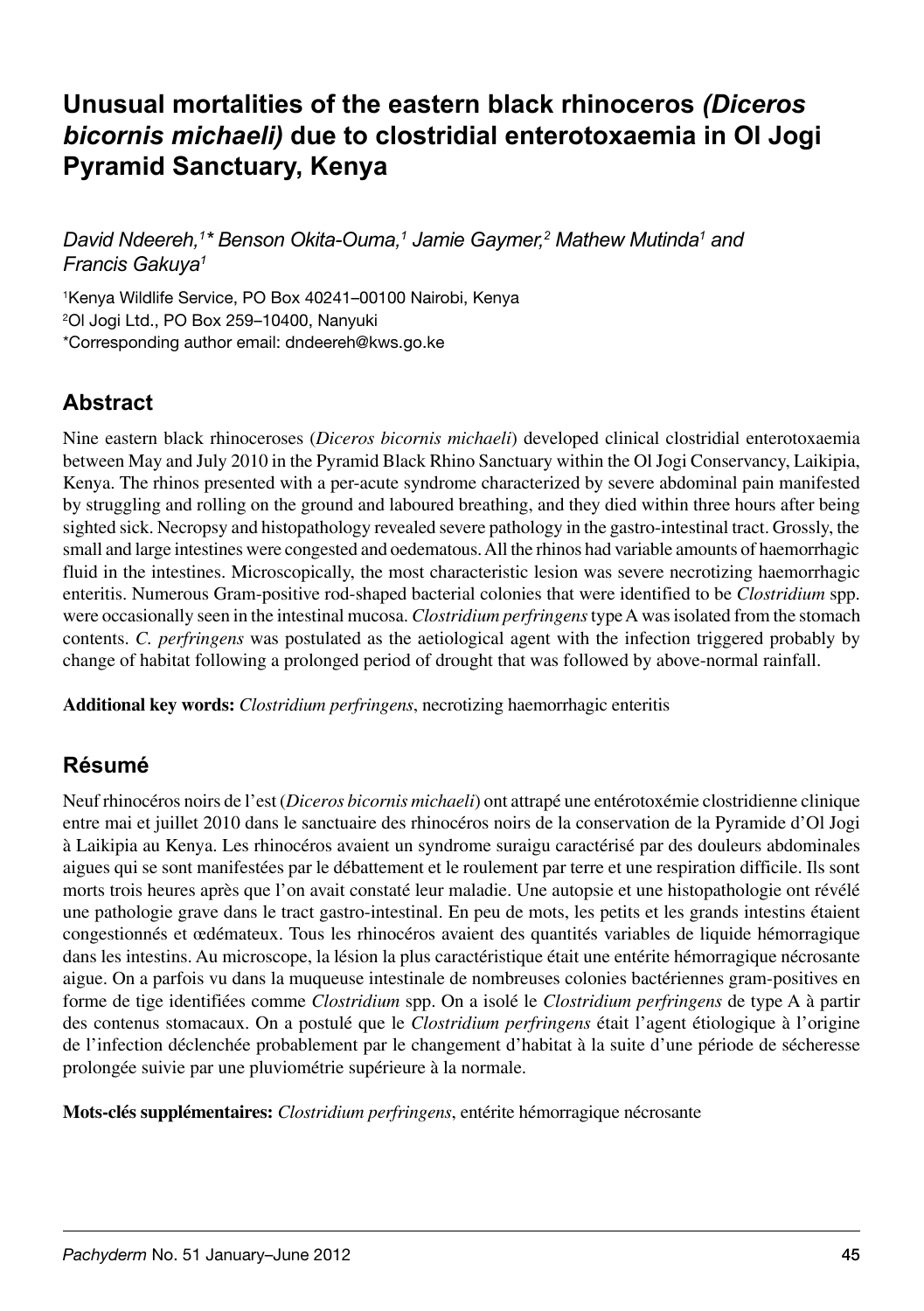### **Introduction**

The black rhinoceros (*Diceros bicornis*) is listed as critically endangered as its population has declined by an estimated 97.6% since 1960, reaching a low of 2410 in 1995, mainly as a result of poaching and loss of habitat. Since then, numbers have been steadily increasing at a continental level with numbers doubling to 4800 by the end of 2010. However, the current numbers are still more than 90% lower than three generations ago (Emslie, 2011).

There are four recognized subspecies of the black rhinoceros: *D.b. bicornis, D.b. longipes, D.b. michaeli and D.b. minor.* The subspecies *D.b. michaeli*, also known as the eastern black rhinoceros, was distributed from southern Sudan, Ethiopia and Somalia, through Kenya into northern-central Tanzania and Rwanda. Its current stronghold is Kenya, which currently holds approximately 85% of the total wild population. Smaller but growing numbers occur in northern Tanzania and as introduced and subsequently translocated populations in South Africa (IUCN, 2008; Emslie, 2011; Kenya Rhino Program, 2011). The Kenyan population, estimated at about 597 animals, is mainly found in national parks, private sanctuaries and community land tenure systems (Kenya Rhino Program, 2011).

*Clostridium perfringens* is a Gram-positive, sporeforming, anaerobic rod-shaped bacterium responsible for diseases such as gas gangrene, food poisoning and diarrhoea in humans (Greco et al., 2005) as well as for enterotoxaemia and haemorrhagic gastroenteritis in many domestic and wild animals (Niilo, 1987; Bacciarini et al., 2001; Greco et al., 2005; Bertelsen and Weese, 2006; Das et al., 2008; Diab et al., 2011; Merck & Co., 2011). The bacterium is ubiquitous in the environment and foods and forms part of the normal gut flora in humans and animals (Blood and Radostits, 1989; Merck & Co., 2011).

Enterotoxaemia describes a disease caused by absorption of toxins produced by the growth of *C. perfringens* biotypes (Merck & Co., 2011). The bacteria can produce four major lethal toxins: alpha, beta, epsilon and iota, which are used for toxin typing of the species (Songer, 1996). There are five biotypes of the bacteria based on the differential production of these lethal toxins: A, B, C, D and E (Niilo, 1987; Greco et al., 2005). The bacteria also produce nine minor toxins (or soluble antigens)—delta, theta, kappa, lambda, mu, nu, gamma, eta and neuraminidase—that may play a role in its pathogenicity as well as the enterotoxin that is responsible for food-borne illnesses caused by *C. perfringens* (Niilo, 1987; Greco et al., 2005). In this paper, we report, for the first time to our knowledge, the outbreak of clostridial enterotoxaemia due to *C. perfringens* type A in a wild population of the eastern black rhinoceros in a sanctuary in Kenya.

### **Materials and methods**

#### *Study area*

The Pyramid Black Rhino Sanctuary, which covers 50 km2 , is located between 37'00'' E to 37'05'' E and 0'15'' N to 0'20'' N, about 60 km from Nanyuki town in Laikipia District, Kenya (fig. 1). It was established as a black rhino sanctuary in 1979. The sanctuary and the Ol Jogi ranch comprise the Ol Jogi Conservancy.

The sanctuary has so far managed to breed and donate 36 rhinos to other rhino sanctuaries in Kenya. Due to the relatively small size of the sanctuary, male rhinos have in the past been translocated into Ol Jogi Ranch to prevent sometimes fatal territorial fights. Before the mortalities there were 38 rhinos with 17 in Pyramid Sanctuary and 21 in the ranch. The two parts of the conservancy are separated by the Nanyuki-Dol Dol Road and each side is completely enclosed by an electric fence such that animals cannot move from one side to the other. In addition to wildlife conservation, the ranch also keeps livestock. The sanctuary is purely for conservation and ecotourism activities.

Soils in Ol Jogi Conservancy are mainly chromic Cambisols, Fluvisols and eutric Cambisols (Sombroek et al., 1982). The vegetation is a mosaic of grassland, acacia woodland and shrubs (Mizutani, 1999). The mean annual rainfall between 2000 and 2010 was 459 mm.

## **Case report**

Nine eastern black rhinos died in the Pyramid Sanctuary on diverse dates between 17 May and 23 July 2010. The mortalities comprised both young and old animals of both sexes and were distributed in all parts of the 50-km<sup>2</sup> sanctuary. Table 1 summarizes the mortalities by rhino identity, sex, age and date of death.

Eight of the rhinos—Alberto, Il Polei, Jilali, Kwetu, Malaika, Margo, Shatoosh and Tuyie-were observed sick before they died by the game scouts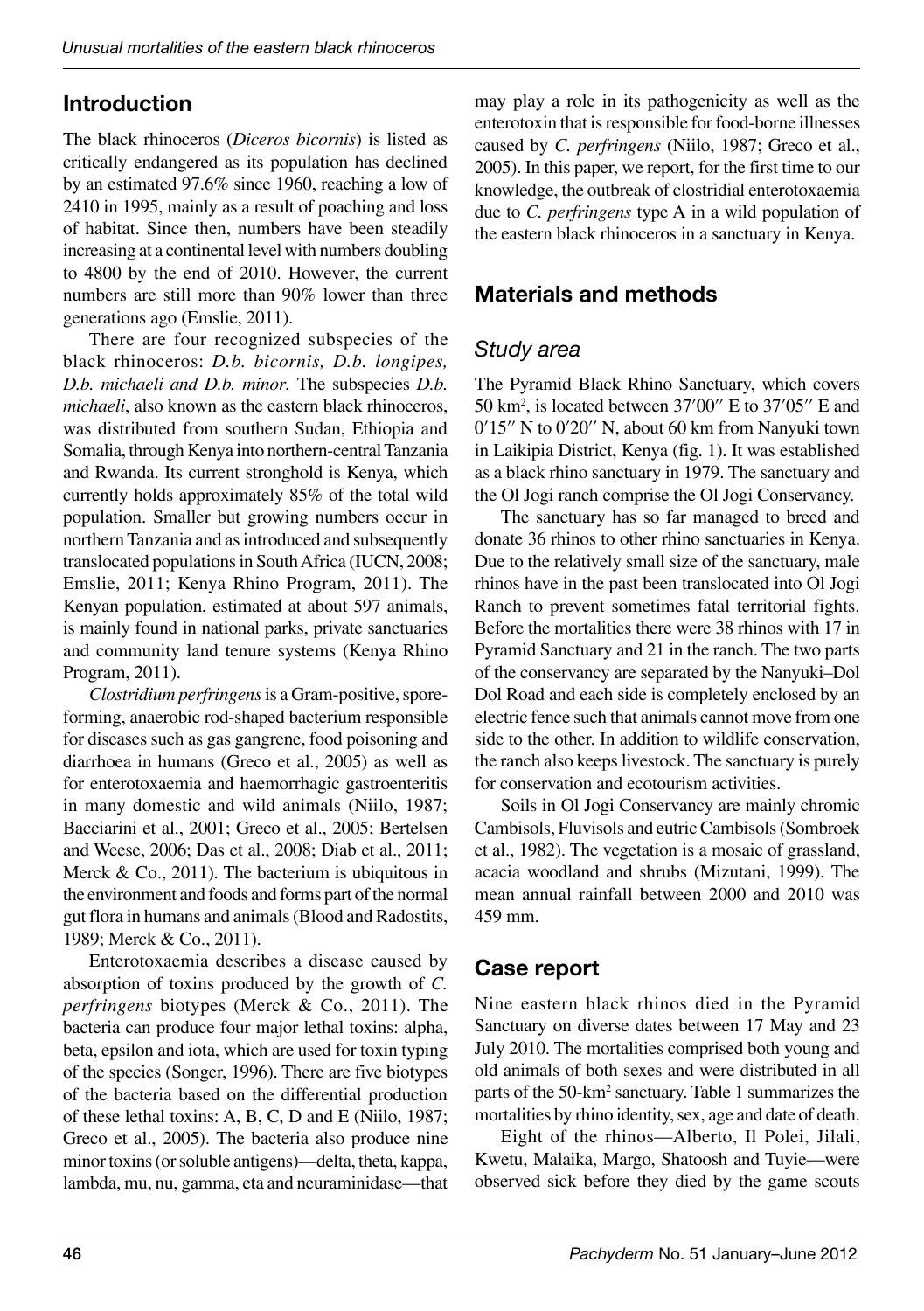death within three hours. Some of these animals were also seen trying to roll themselves in ponds of water; one (Margo) had laboured breathing (dyspnoea). The animals displayed no indications of illness before these signs were observed.

After the death of the fifth rhino, it was decided that to avert further losses the remaining breeding females be moved from Pyramid Sanctuary to the ranch, which had been without incident during the entire period. This was aimed at reducing exposure of the animals to the yet-unknown trigger factors leading to the mortalities. Five females, which included one with a calf, were relocated to the ranch to supplement a breeding population established in 2007 while two calves whose mothers had died were vaccinated and covered with antibiotics and moved to a 1-ha enclosed boma within Pyramid Sanctuary. Two bulls were vaccinated, covered with antibiotics and left on site. Table 2 summarizes these interventions, which were undertaken between 22 and 24 June 2010. Two of the rhinos, Margo and Il Polei, died soon after.

All 10 animals were covered with an intramuscular injection of 100 ml of the long-acting antibiotic

| Table 1. Summary of the rhino mortalities by rhino identity number, sex, age and date of death |  |  |  |  |  |
|------------------------------------------------------------------------------------------------|--|--|--|--|--|

| Rhino name | ID no. | Sex | Date of birth | Age (yr.mo)    | Date of death |  |
|------------|--------|-----|---------------|----------------|---------------|--|
| Alberto    | 3538   | м   | 29 Jan 06     | 4.4 (subadult) | 17 May 2010   |  |
| Il Polei   | 3547   | F   | 31 Jan 09     | $1.5$ (calf)   | 22 July 2010  |  |
| Jilali     | 3549   | м   | 24 Feb 09     | $1.3$ (calf)   | 23 June 2010  |  |
| Kwetu      | 3548   | м   | 14 Feb 09     | $1.4$ (calf)   | 17 June 2010  |  |
| Malaika    | 3506   | F   | 06 Oct 84     | 25.7 (adult)   | 13 June 2010  |  |
| Margo      | 3528   | F   | 22 Sep 01     | 8.7 (adult)    | 23 June 2010  |  |
| Piotr      | 3539   | м   | 06 Jul 06     | 4.0 (subadult) | 30 May 2010   |  |
| Shatoosh   | 3512   | F   | 01 Jan 83     | 24.0 (adult)   | 09 June 2010  |  |
| Tuyie      | 3511   | F   | 01 Mar 90     | 20.3 (adult)   | 20 June 2010  |  |



displayed signs of severe abdominal pain—struggling and rolling on the ground and grunting followed by

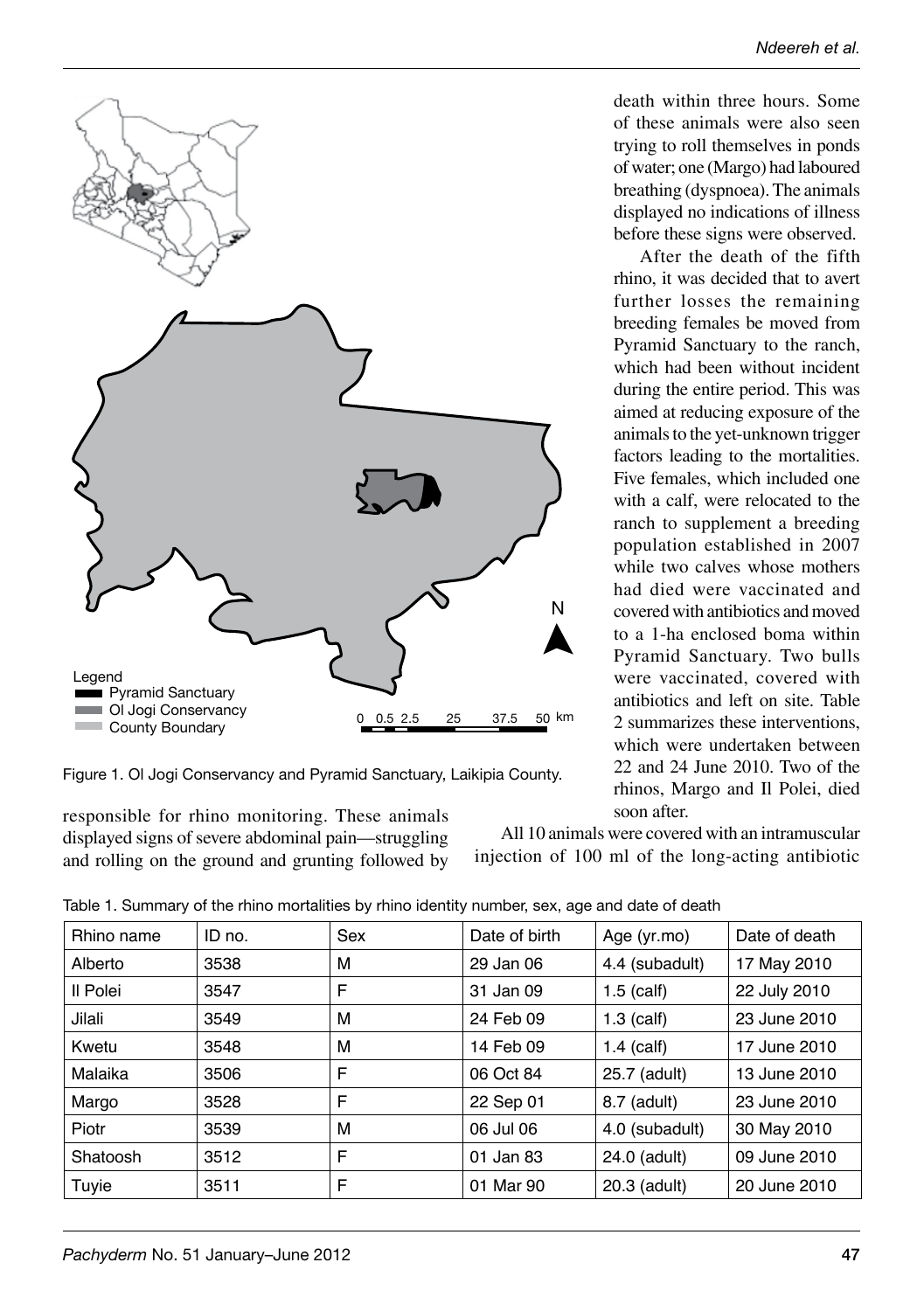| Rhino name | ID no. | Sex | Age (yr.mo) | Interventions done                              |
|------------|--------|-----|-------------|-------------------------------------------------|
| Cecilia    | 3535   | F   | 5.5         | Relocated, vaccinated, antibiotics given        |
| Il Polei   | 3547   | F   | 1.2         | Vaccinated, antibiotics given, moved to boma    |
| Kili       | 3514   | F   | 17.8        | Relocated, vaccinated, antibiotics given        |
| Manuela    | 3536   | F   | 5.2         | Relocated, vaccinated, antibiotics given        |
| Margo      | 3528   | F   | 8.7         | Relocated, vaccinated, antibiotics given        |
| Moyo       | 2027   | м   | 17.6        | Vaccinated, antibiotics given, released on site |
| Nyiro      | 3544   | м   | 1.9         | Relocated, vaccinated, antibiotics given        |
| Pyramid    | 3542   | м   | 2.7         | Vaccinated, antibiotics given, moved to boma    |
| Twala      | 3518   | F   | 14.9        | Relocated, vaccinated, antibiotics given        |
| Uhuru      | 2028   | м   | 15.4        | Vaccinated, antibiotics given, released on site |

|  | Table 2. Summary of interventions done to the surviving rhinos following the mortalities |  |  |  |
|--|------------------------------------------------------------------------------------------|--|--|--|
|  |                                                                                          |  |  |  |

Duplocillin LA® (MSD Animal Health, Wellington, New Zealand) consisting of 150,000 IU of procaine penicillin and 150,000 IU of benzathine penicillin per millilitre. Each rhino was also covered with 5 ml of the multivalent bacterin-toxoid ULTRABAC<sup>®</sup> 7 (Pfizer Animal Health, New York, USA) that contains killed standardized cultures of various *Clostridium* species for protection against different clostridial infections. This vaccine was divided into halves and injected subcutaneously at two different sites.

### **Investigation and findings**

Post-mortem revealed good body conditions (body scores ranged between 3.5 and 4 on a scale of 1 to 5) with no obvious lesions externally. The main gross lesions in all the rhinos were in the gastro-intestinal

tract (GIT) where there was severe pathology. The small and large intestines were diffusely congested, oedematous and filled with haemorrhagic fluid (fig. 2 and 3). The caecum in particular had large oedematous swellings (fig. 4). The mesenteric lymph nodes were enlarged and congested.

Samples of the heart, lung, liver, spleen, kidney, small and large intestines, mesenteric lymph nodes and brain were collected in 10% buffered formalin and submitted to different laboratories for histopathological analysis. Intestinal contents from different parts of the GIT and tissue samples from the brain, liver and kidneys were also collected in cool boxes with ice packs for bacteriological culture and toxicological analysis. These laboratories included the University of Nairobi Veterinary School and the Government Chemist in Kenya, Onderstepoort



Figure 2 (left) and 3. Gross pathological changes in a black rhino that died suddenly showing congestion and haemorrhages in the intestines.

© D. Ndeereh**D.** Ndeereh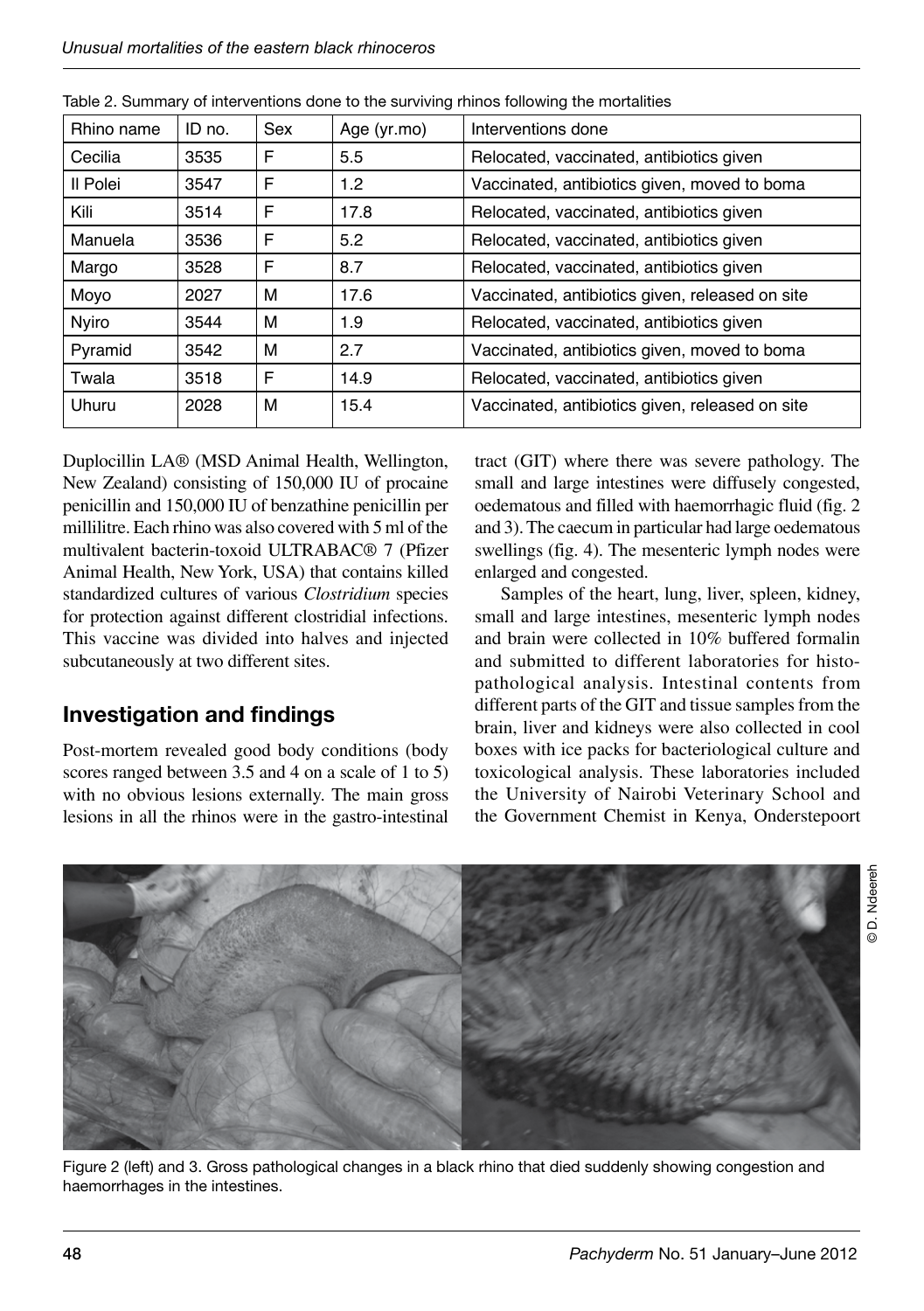

Figure 4. Gross pathological changes showing oedematous swellings on the mucosa in the caecum of a black rhino that died suddenly.

Veterinary Institute and IDEXX Laboratories in South Africa, and the Central Veterinary Research Laboratory (CVRL) in the United Arab Emirates.

Based on the clinical and post-mortem observations, differential diagnosis of clostridial enterotoxaemia, salmonellosis or toxicity was made. However, salmonellosis was considered highly unlikely because it is rarely per-acute and is usually associated with food poisoning, which was not likely in free-ranging rhinos that browse on fresh vegetation. There was no evidence of the animals being supplemented.

Toxicology samples tested negative for commonly used pesticides such as organophosphates, organochlorines, carbamzates and arsenic. The University of Nairobi, CVRL, Onderstepoort and IDEXX Laboratories reported severe necrotizinghaemorrhagic enteritis characterized by haemorrhages, oedema, and infiltration by large numbers of neutrophils and mononuclear leukocytes as well as loss of mucosal epithelium. Numerous rod-shaped bacteria infiltrate were also found in the intestinal walls. These bacteria colonies appeared clostridial. The lesions appeared more severe in the distal portions of the GIT than the anterior sections. CVRL isolated *C. perfringens* type A from the stomach contents after enrichment because viable rods were dead due to exposure to oxygen and only spores were left. In one rhino (Jilali), some *Salmonella* spp. were also observed in the intestinal walls. Nevertheless, it was unlikely that even this rhino was killed by salmonella. No such colonies

were observed in the other rhinos and neither was salmonella isolated from the stomach contents. Two of the rhinos (Shatoosh and Jilali) had pulmonary oedema, which could represent a terminal event as a result of heart failure or circulation of toxins. No other notable lesions were observed in the remaining tissues and organs.

### **Discussion**

Based on the per-acute and the painful clinical presentation, the post-mortem lesions as well as the laboratory findings, a diagnosis of clostridial enterotoxaemia was made. The clinical manifestation and the severe pathology in the GIT and lack of other remarkable findings were considered compatible with this diagnosis and have been

described elsewhere (Blood and Radostits, 1989; Niilo. 1993; McMillan, 2006; Diab et al., 2011; Merck, 2011). The isolation of *C. perfringens* type A by culturing was also a significant finding in this diagnosis.

All types of *C. perfringens* cause profound enterotoxaemia with sudden death as the principal manifestation (Niilo, 1980,1993; Merck, 2011). In types A, B, C and E, there is severe enteritis with diarrhoea and dysentery (Niilo, 1980,1987,1993; Merck & Co., 2011). These types produce a highly necrotizing and lethal ß-toxin that causes severe intestinal damage (Niilo, 1987, 1993; Diab et al., 2011). The post-mortem lesions in type D enterotoxaemia, also called 'pulpy kidney disease', which is characterized by rapid post-mortem autolysis of the kidneys, are minimal, especially if the course is short (Blood and Radostits, 1989; Merck & Co., 2011). Various types of clostridial enterotoxaemia have also been described in different species of wildlife (Sato and Matsuura, 1998; Bacciarini et al., 2001; Greco et al., 2005; Bertelsen and Weese, 2006; Das et al., 2008).

Confirmatory diagnosis for clostridial enterotoxaemia is made by detection of toxins from intestinal filtrates and subsequent identification by neutralization with specific antiserum (Niilo, 1987; Greco et al., 2005). It was not possible to characterize the biotype responsible for these mortalities because of various limitations. However, it is highly likely that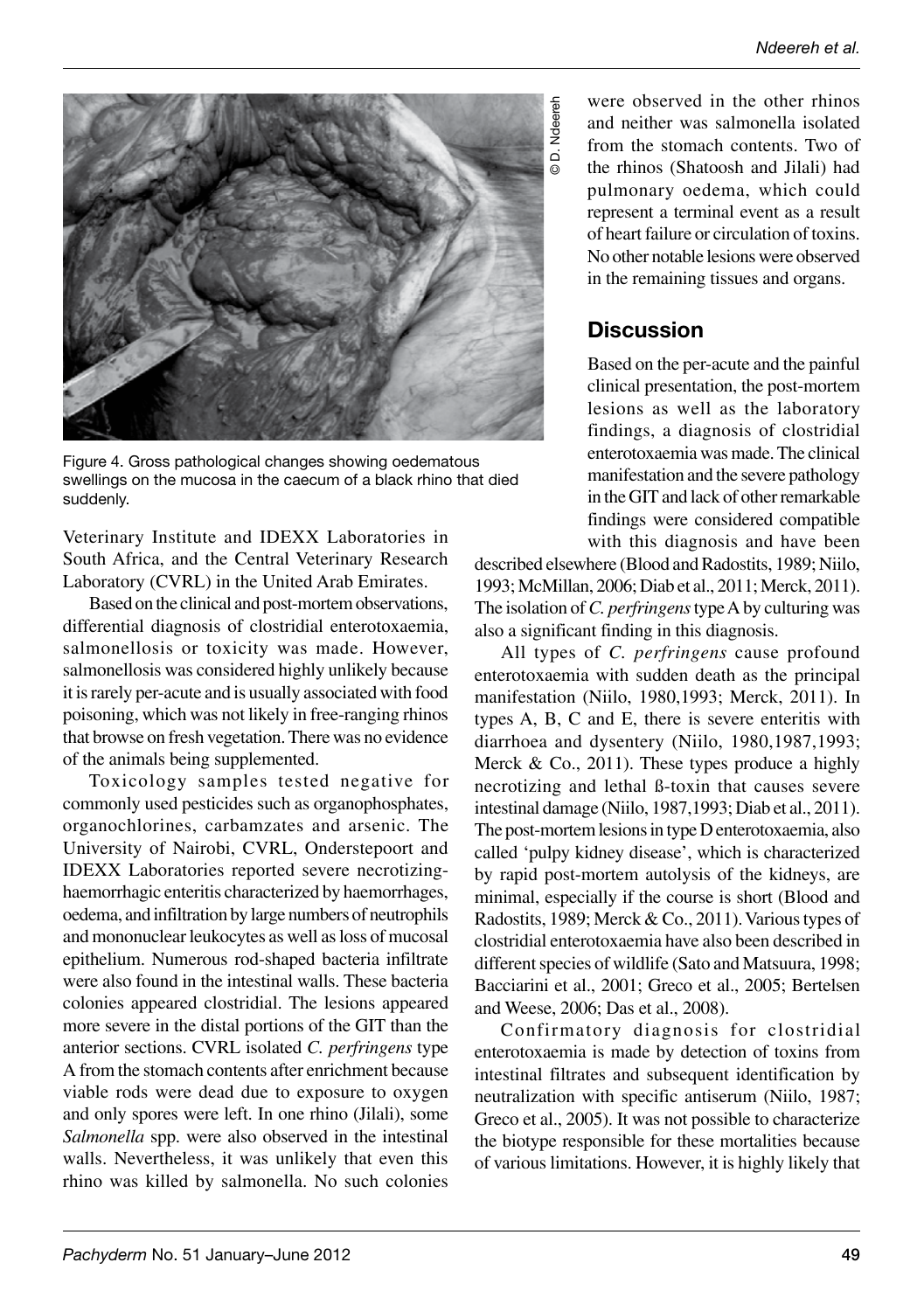the responsible biotype was A, following the isolation of this bacterium in the stomach contents.

*Clostridium* spp. are normal GIT flora and the factors that trigger the development of the disease are not well understood but it is presumed that some alteration in the normal GIT environment permits excessive multiplication of the bacteria that produce the toxins capable of causing intestinal damage and systemic effects such as shock (Blood and Radostits, 1989; Merck & Co., 2011). The sanctuary experienced a devastating drought in 2009, which almost wiped out the populations of grazer species in particular. It was estimated that over 600 impalas and 400 buffaloes representing over 95% of each species died but there were no losses of rhinos as a result of the drought. The sanctuary later received higher than normal rainfall during the long rains of April 2010, leading to rapid overgrowth of foliage. In the absence of grazers, particularly the buffaloes, this resulted in markedly noticeable changes in the diversity of thriving flora in the area. It is presumed that these changes resulted in unusual amounts of green plants in the digestive system of the rhinos. These highly digestible plants with high amounts of proteins and carbohydrates and little fibre, possibly with other predisposing factors that were not identified, played a role in changing the normal gut environment in the rhinos triggering the proliferation of *C. perfringens*.

The mortalities tended to be found along ephemeral river systems, which are more or less like the riverine habitats that most animals prefer. These systems provide suitable habitats that stay green longer and are sources of water as well as shade. Thus, animals spend less time in search of browse and water than they do in open areas. In relation to this outbreak, it was presumed that animals in ephemeral river systems were more exposed to the change in foliage that triggered the disease. The management measures undertaken (i.e. treatment, vaccination and movement of the rhinos) were appropriate and arrested further mortalities. It is highly likely that the two rhinos that died soon after these interventions were made were already infected and their condition was exacerbated by the stress of capture and translocation.

#### **Conclusion**

Emergency preparedness and rapid response measures should be further strengthened in Ol Jogi Conservancy and all rhino areas to ensure close monitoring of the situation with a view to making a rapid diagnosis to institute appropriate control measures. The area should not be condemned but should be given time for observations and recovery. To restore the ecology of the area, it would be appropriate to introduce buffaloes to control excessive herbage after the rains.

### **Acknowledgements**

Many thanks to the management of Ol Jogi Conservancy, for the support they accorded the investigation team. The analysis of the samples was supported by the Kenya Wildlife Service and Ol Jogi Conservancy.

### **References**

- Bacciarini, L.N., Pagan, O., Frey, J. and Gröne, A. 2001. *Clostridium perfringens* beta2-toxin in an African elephant (*Loxodonta africana*) with ulcerative enteritis. *Veterinary Record* 149 (20):  $618 - 620.$
- Bertelsen, M.F. and Weese, J.S. (2006). Fatal clostridial enterotoxaemia (*Clostridium glycolicum*) in an ornate Nile monitor (*Varanus ornatus*). *Journal of*  Zoo and Wildlife Medicine 37(1):53-54.
- Blood, D.C. and Radostits, O.M. (1989). Diseases caused by *Clostridium* spp. In: *Veterinary medicine: A textbook of the diseases of cattle, sheep, pigs, goats and horses.* 7th ed. Bailliere Tindall Ltd, London. p. 597-618.
- Das, A., Mazumder, Y., Dutta, B.K., Shome, B.R., Bujarbaruah, K.M. and Sharma, G.D. (2008). *Clostridium perfringens* type A beta2-toxin in elephant (*Elephas maximus indicus*) and pygmy hog (*Sussalvanius*) with haemorrhagic enteritis in Assam, India. *African Journal of Microbiology Research* ă
- Diab, S.S., Kinde, H., Moore, J., Shahriar, M.F., Odani, J., Anthenil, L., Songer, G. and Uzal, F.A. (2011). Pathology of *Clostridium perfringens* type C enterotoxaemia in horses. *Veterinary Pathology*. E-publication ahead of print.